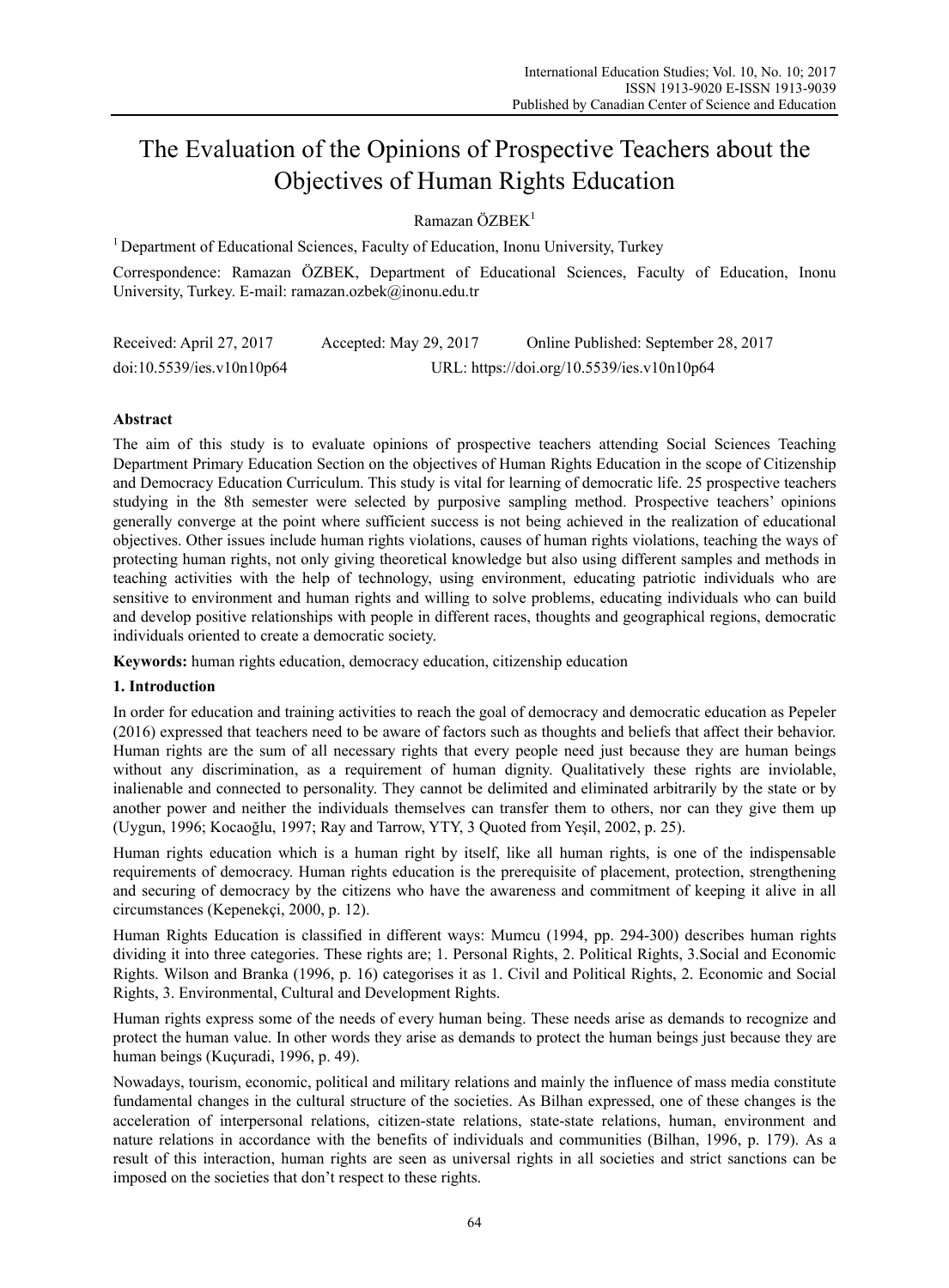Human rights education may be understood as teaching human rights from some sources but it is not limited to teaching human rights it also includes transferring related values and creating specific behaviours. During human rights education, it is also important to provide information about international regulations and transfer efforts for the protection of human rights in national, regional and international levels and prevention of human rights violations. That is why human rights education is not just teaching the principles of human rights. At the same time it tries to demonstrate ways of eliminating the factors that impede understanding of human rights (Kepenekçi, 2000, p. 10).

It can only be possible to make the individuals become aware of the rights that they have just because they are human beings, wish sincerely to use and protect them and become conscious of the necessity of preserving these rights by an education in which the individuals participate actively in the education and training processes. When it is looked from this perspective "human rights education" is also a part of democracy education.

Since our effort to become a member of the European Union is increased recently, human rights and its education have gained much greater importance. According to Ross (Ross, 2008, p. 99) the heart of the European idea is human rights, and these are keys to both the identity of Europe and to engaging young people a sense of citizenship. Rights can be seen as a defining characteristic of the Union. Young people are interested in rights, and particularly keenly interested in injustice (Ross, 2008, p. 99). European countries need citizens to be engaged in social and political life not only to ensure that basic democratic values flourish but also to foster social cohesion at a time of increasing social and cultural diversity (Vassiliou, 2012, p. 3)

In this course, it is aimed to make the students gain awareness and sensitivity, and develop thoughts, attitudes and behaviours about preserving and implementing human rights as well as introducing some basic concepts related to citizenship, democracy and human rights. In this regard, citizenship and democracy education is dealt in the context of democratic citizenship in the curriculum. Human Rights Education has been applied in different ways over time. Some of these applications were given with names such as Citizenship Education, Social Studies, Citizenship Information and Citizenship and Human Rights Education.

"Citizenship and Democracy Education" course was started to be given in the 8th grades of primary school as an elective course for one hour a week in 2010-2011 Education Year. In 2012-2013 Education Year "Human Rights, Citizenship and Democracy" course was started to be given in the 4th grades as a compulsory course for two hours a week and now it takes part in the 8th grades curriculum for one hour a week as "Citizenship and Democracy Education".

Overall objectives of Citizenship and Democracy Education, which is given as a compulsory course, were determined as follows:

Students:

- Contribute to the formation of a democratic and equitable society, as individuals who are free, independent, tolerant, self-confident and in favour of peace,
- Adopt the importance of protecting and developing of shared common values,
- Fulfil their responsibilities by using their fundamental rights and freedoms as citizens of the republic of turkey,
- Take part in the development and strengthening of social life as active, responsible and democratic citizens,
- Contribute to the solution of personal and social problems being convinced of the importance of democratic participation and democratic life.
- Adopt democracy as a way of life by developing democratic attitudes and behaviours as individuals with a sense of democracy,
- Contribute to the formation of a democratic Republic of Turkey by understanding the importance of Atatürk's principles and reforms,
- Show sensitivity to the issues that concern his/her country and the world with the awareness that he/she is a part of humanity.

Thematic approach was used in order to prepare "Citizenship and Democracy Education" curriculum. Four themes are included in the curriculum. These themes are; "Every Human is Precious, Democracy Culture, Our Rights and Freedoms and Our Duties and Responsibilities" (Ministry of National Education, BOE, 2010, p. 6).

## **2. Method**

## *2.1 Research Model*

This study was designed as a phenomenological research. When studies concerning "Citizenship and Democracy Education" course, which take part in primary education curriculum, are analysed; it is seen that there are severe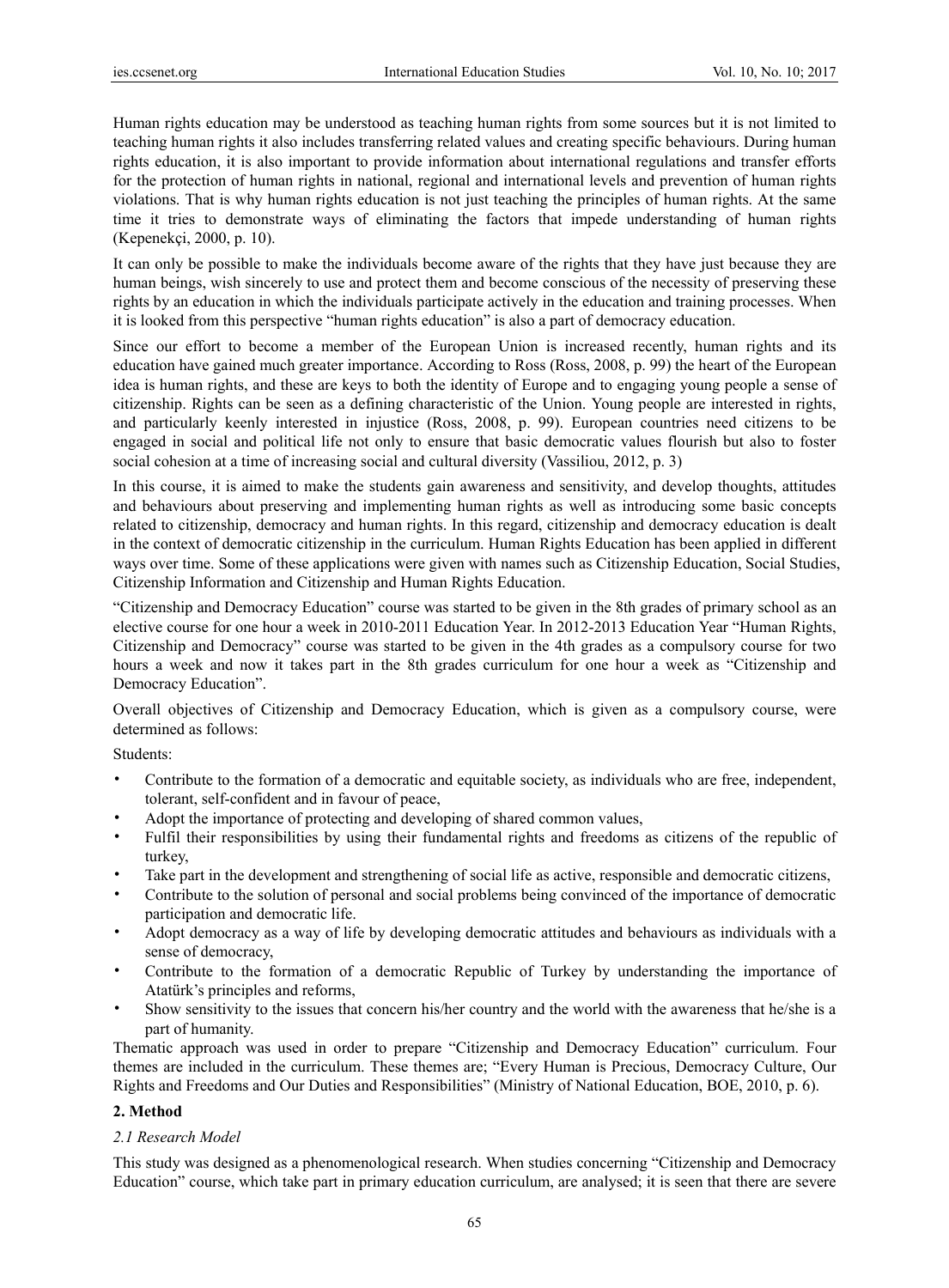criticism about the quality of the course objectives and their realization level. Because democratic life has gained importance nowadays, questioning the quality of democracy education is also being seen to be important. Phenomenological researches, which are among qualitative research methods, are oriented to discover the individuals' experiences, perceptions and meanings which they ascribed to them regarding a phenomenon (Yıldırım & Şimşek, 2013).

## *2.2 Study Group*

This study was held at İnönü University in the spring semester of 2013-2014 academic year. 25 prospective teachers attending the 8th semester of Faculty of Education, Elementary Education Social Sciences Teaching Department participated in the study. 15 male and 10 female prospective teachers were selected by purposive sampling method. Prior to application, prospective teachers were informed about the purpose and scope of the study and about the main principles of completing the form.

#### *2.3 Improving Data Collection Tool*

A written form, which requires the students to find and write the answer themselves, was used as a means of data collection tool. While developing the form, some experts were consulted and the actual form was developed after the criticism.

The open-ended question which was asked to the prospective teachers was: "What is your opinion about the objectives of Human Rights Education in the context of Citizenship and Democracy Education course curriculum?"

#### *2.4 Data Analysis*

The data were analysed by the researcher himself using content analysis which is a qualitative research technique. Strauss and Corbin (quoted from Yaşar, 2014) mention three types of coding: 1. Coding which is made according to predetermined concepts, 2. Coding which is made according to the concepts derived from the data, 3. Coding which is made in a general framework. In this study, the coding was made according to the concepts derived from the data. The responses of prospective teachers were grouped in terms of similarity and the thoughts which have the same meaning were interpreted considering their frequency values. In order to improve the reliability of the study, the analyses of an expert were taken into consideration and common points were identified.

#### **3. Results and Discussion**

| Opinion on Human Rights Education Objectives and Content of the Course;                                                                                                             | Prospective Teacher<br>$(N=25)$                                     | F  | $\frac{0}{0}$ |
|-------------------------------------------------------------------------------------------------------------------------------------------------------------------------------------|---------------------------------------------------------------------|----|---------------|
| Education objectives are not being realised.                                                                                                                                        | PT1, PT2, PT6, T24                                                  | 4  | 16            |
| Human rights violations, causes, ways of protection should be taught.                                                                                                               | PT1, PT4, PT15, PT20                                                | 4  | 16            |
| Individuals who are patriotic, responsible, respectful to environment and human rights should be<br>raised.                                                                         | PT4, PT8, PT11, PT16, PT<br>22, PT1                                 | 6  | 24            |
| Human rights education should be intended to democratic individuals oriented to create a<br>democratic society.                                                                     | PT4, PT5, PT6, PT8, PT15,<br>PT16, PT17, PT18, PT19,<br>PT24, PT20  | 11 | 44            |
| Developing social and humanitarian values should be prioritised.                                                                                                                    | PT4, PT7, PT15, PT17, PT<br>24, PT25, PT9,<br>PT15, PT18,           | 9  | 36            |
| In teaching activities not only theoretical knowledge should be given but also with the help of<br>technology different samples, methods and education environments should be used. | PT1, PT4, PT6                                                       | 3  | 12            |
| It is not possible to achieve human rights course objectives 1 hour per week in only a year.                                                                                        | PT1, PT2, PT15, PT23                                                | 4  | 16            |
| In developing values the quality of rights and principles of utilization should be taught by<br>choosing appropriate methods and role models.                                       | PT3, PT6, PT11, PT13, PT<br>15, PT23, PT1,<br>PT8, PT11, PT15, PT22 | 11 | 44            |
| One should be open towards innovations and positive changes.                                                                                                                        | PT6, PT1, PT14, PT22                                                | 4  | 16<br>16      |
| Lessons are being limited to course book different sources are not being used adequately.                                                                                           | PT1, PT23, PT25, PT7, PT<br>10, PT22, PT25                          |    | 28            |

#### Table. 1. Prospective teachers' opinion on human rights education objectives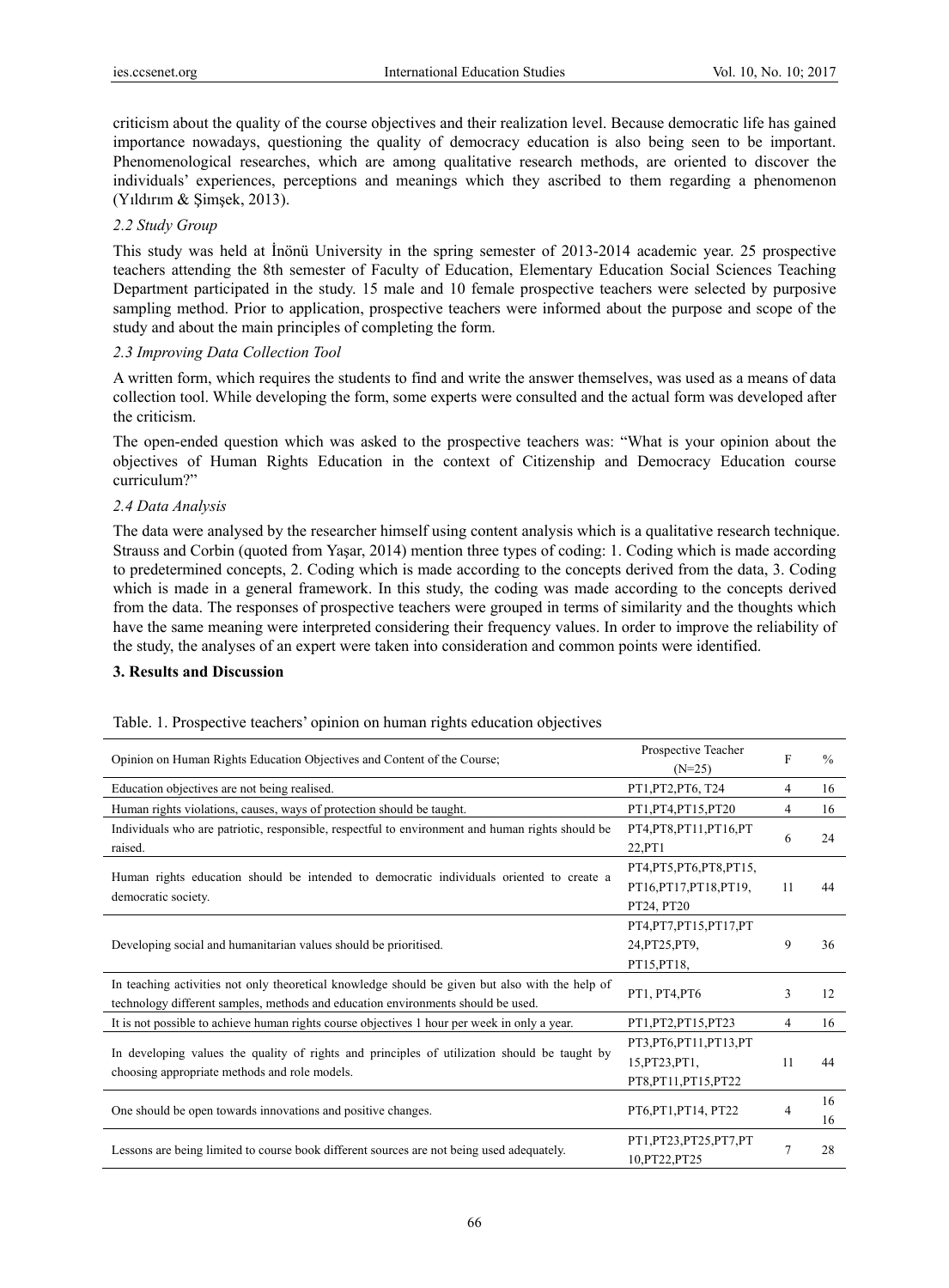| Everyone should be provided equal rights, no one should be privileged, duties and<br>responsibilities should be taught.                                                                                                                                                                                                                                                                                              | PT3, PT15, PT19, PT20, P<br>T23,25, PT1, PT4, PT13                                           | 9  | 36 |
|----------------------------------------------------------------------------------------------------------------------------------------------------------------------------------------------------------------------------------------------------------------------------------------------------------------------------------------------------------------------------------------------------------------------|----------------------------------------------------------------------------------------------|----|----|
| Human rights education should start in very early age and mentality should be taught.                                                                                                                                                                                                                                                                                                                                | PT9,15                                                                                       |    | 4  |
| Human rights education course should be activities of making an individual more respectful in<br>society and giving it a universal quality.                                                                                                                                                                                                                                                                          | PT9, PT10, PT11, PT12, P<br>T14, PT15, PT16, PT19, P<br>T20, PT21, PT22, PT24, P<br>T1, PT21 | 14 | 56 |
| In human rights education course students should gain ability to live by synthesizing universal<br>values with national values, course should aim to raise standards of living, it should aim to<br>enhance all aspects of individual, it should aim to raise individuals with the skills and<br>determination who have ability to live in harmony with their environment, who can provide<br>appropriate solutions. | PT16, PT21, PT22, PT1, P<br>T18                                                              |    | 20 |
| Not only with a Eurocentric view but with a universal perspective all countries should be<br>criticized by analysing relative events in their history, they should be open to innovation and<br>change.                                                                                                                                                                                                              | PT1.PT23                                                                                     |    | 8  |

In Table1 Prospective Teachers' Opinion on Human Rights Education Objectives is shown. When data is analysed it is observed that opinions are converged in few points.

The most important finding is observed on the subject of "Human Rights Education should be about activities of making an individual more respectful in society and giving it a universal quality". %56 of prospective teachers did express their opinion on this subject. We can specify the opinions of the prospective teachers focusing on this subject as following.

PT8: "Human rights education should be based on individual's self-awareness, its ability to act informed both individually and socially in the name of respect, love and tolerance and its ability to build his thoughts upon individual and social life. Making an individual first self-responsible than responsible towards community in the name of country and nation is to carry it to future."

PT9: "The aim of human rights education is to see human more important in the society."

PT10: "Human rights education should include individuals learning their rights and forms of defending them"

PT11: "Human rights education is to make human valuable because it is a human being and valuing him/her without discriminating toward any religion, language, race."

PT14: "Human rights education should be towards adapting to new conditions and creating a flexible lifestyle."

PT15: "Human rights education should teach national moral values, democratic rights and responsibilities, it should teach being sensitive to rights and responsibilities of others, it should teach recent and applicable skills."

PT16: "Human rights education should be towards teaching universal rights and how to use them. It should be towards rising standards of life by teaching developments and practices from other countries. It should be aimed to bring up individuals who are sensitive to environment, responsible, concerned and who can take active roles."

PT19: "Human rights education should be towards teaching skills to protect human dignity and should be towards acquiring knowledge and skill serving individual's moral and material development, educating individual in scope of democratic understanding."

PT20: "With human rights education individuals will be aware of themselves, they gain democracy culture and they acquire awareness by comparing applications around the world."

PT21: "With human rights education individuals acquire a democratic personality by knowing themselves ant their environment. Individuals and society gain knowledge on democratic state structure and they make effort to improve life in that direction."

PT22: "With human rights education individuals acquire reconciliation culture by this way they can contribute to the solution of the disputes and problems."

Another remarkable opinion is "Human rights education should be intended to bring up democratic individuals oriented to create a democratic society". %44 of prospective teachers did express their opinion on this subject. We can specify the opinions of the prospective teachers focusing on this subject as following.

PT4: "Main goal is to bring up good citizens. Individuals who are patriotic, sensitive to environment and human rights, loving each other should be brought up."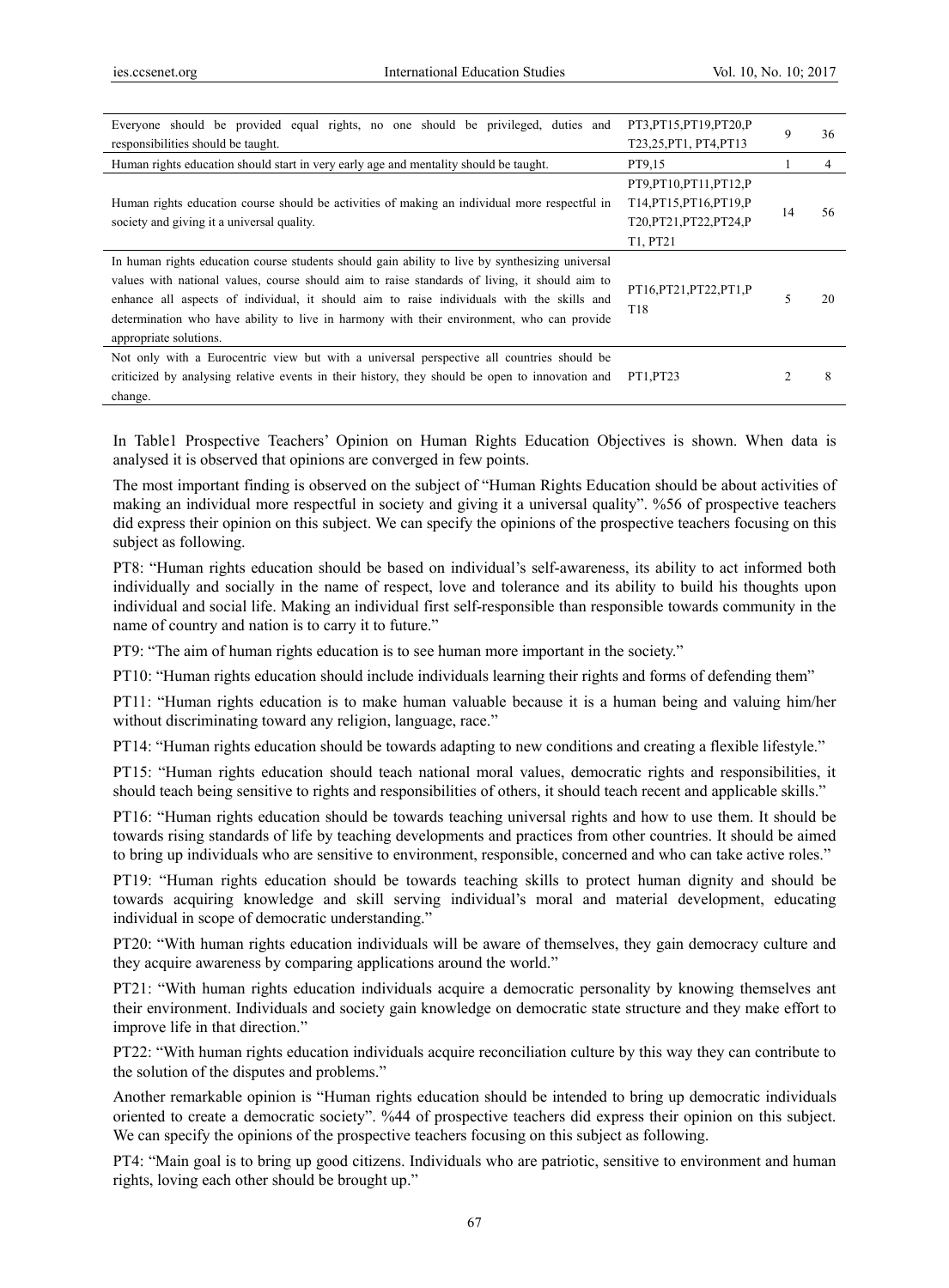PT5: "Citizenship skills should be developed, democratic structure should be developed, skills and subjects covering whole society should be included."

PT6: "The main objective of human rights education is to develop a democratic society structure. Values like homeland management, understanding, responsibility, freedom, equality and respect should be addressed."

PT8: "Objective of the course is to lay foundation of basic behaviours and thoughts in the name of individual and social life. It should be directed towards raising primarily individuals who are aware of themselves secondarily who are sensitive and responsible towards their environment."

PT15: "To build a democratic society national and moral values, rights and responsibilities should be taught, individuals who are respectful in interpersonal relations should be raised."

PT16: "To improve standards related to human rights not only institutional information should be taught but also applicable information should be taught. Individuals' self-improvement, living in harmony, being interested in decisions and applications, taking effective and useful responses should be the aim."

PT18: "Primarily subject of human rights should include aspects as equality, personal security, freedoms, political rights. Democratic structure should construct individual rights in the light of criteria set forth universally."

PT19: "Main subject of human rights education should be protecting human dignity, educating individual in scope of democratic understanding, ensuring personal security."

pt20: "Individuals' self-recognition, internalization of democracy culture, living in harmony is to develop a love and respect culture."

PT24: "In human rights education it is vital to educate people who are respectful to each other, who embraced democratic rules and free thinking."

Other important aspects which prospective teachers expressed on the table are as following.

PT1: "It is observed that human rights education objectives are focused on factors that are effective on reducing human rights violations. For this, technology is not being used adequately. It is usually limited to textbooks, not enough external sources are being used. This situation makes it an abstract lesson and prevents the objectives to be realised."

PT2: "Human rights education course is given only one hour per week for a year. This is not adequate and could not create enough awareness on students."

PT3: "Amongst human rights education objectives values should be highlighted, during practice no one should be given privileges and all individuals should have equal rights."

PT4 "Main goal of human rights education is to bring up good individuals who have the qualities of patriotism, sensitivity to environment and human rights, love each other etc."

PT5: "Human rights education course aims to teach students citizenship skills and educate them as sensitive individuals towards society."

PT6: "The objective of human rights education is to develop a democratic society. Values like understanding, love, respect, responsibility, freedom and equality can be taught by this course. It is important to be open minded... Content of the course is different than what it should be in a modern country and it is not comprehensive enough."

PT8: "The human rights education content should be devoid of theoretical information and should be oriented towards behavior. It's being based on theoretical information, not being oriented towards behavior brings up some problems."

PT10: "It is important that students have abilities to defend their rights from their teachers when it is necessary. Information and explanations in the course should be tangible, different examples and methods should be used."

PT11: "Individuals should know their citizenship duties and they be able to have skills for fulfilling them. Approach of critical thinking should be actively used."

PT13: "In Human rights education course independence, equal rights and necessity of justice should be taught by studying all kinds of personal differences. It should be focused on the course content that all people living in different continents have same basic rights and this should be taught to all people as a lifestyle."

PT14: "Societies which are not equipped with necessary information on the subject of human rights are open to be abused by other societies."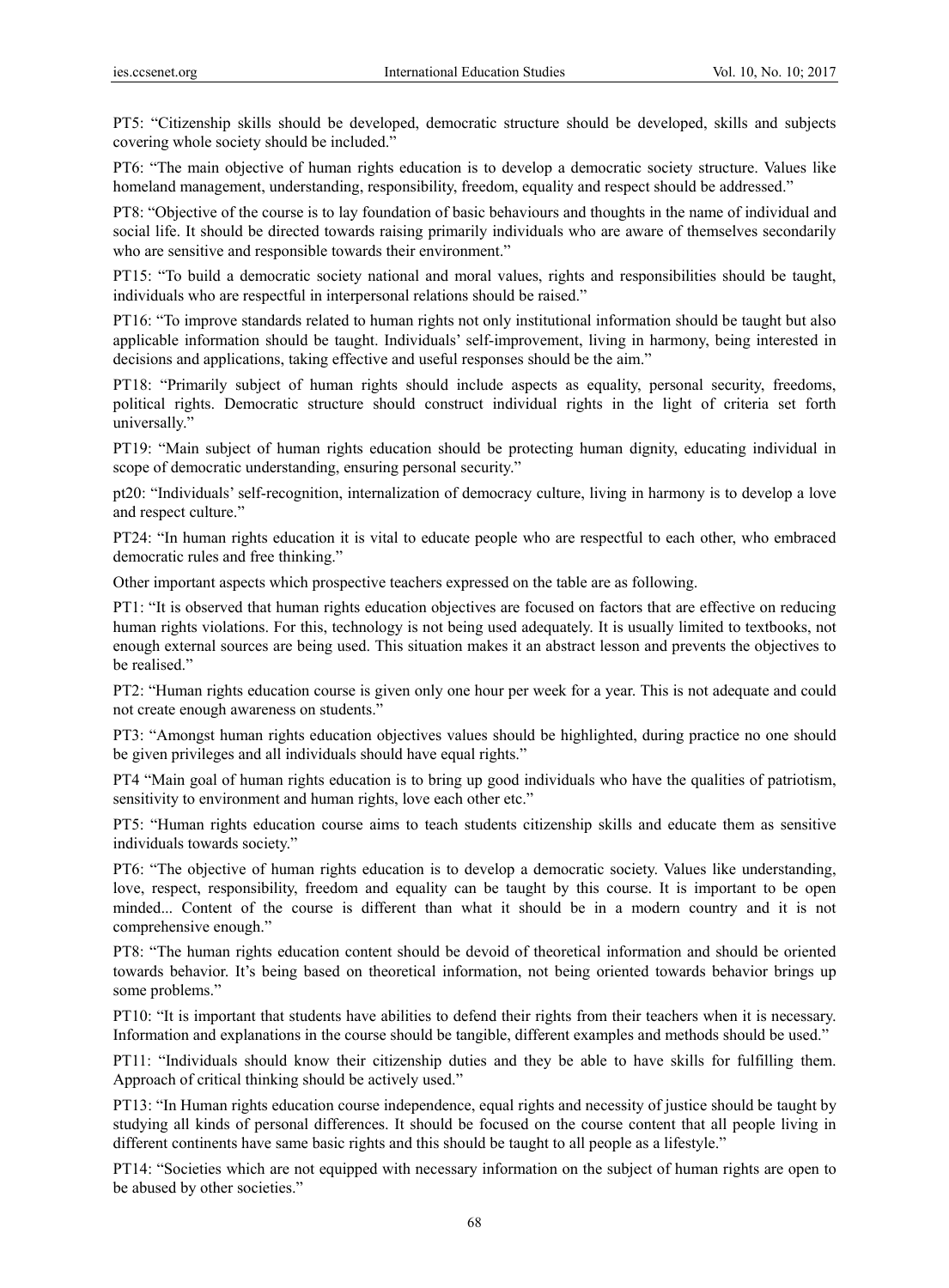PT15: "The Human rights education content should be connected to real life, it should be vital that an understanding of "differences are treasures" is taught, not only theoretical knowledge but applicable practices are given, rights and responsibilities of others are taught, on the aspect of content values education is given and opportunities of application should be provided."

PT16: "The subject of human rights education is human. That is why rights and freedoms should be learned. On the other hand in the course the idea and understanding that human rights are inseparable part of democracy should be taught by classifying them. All international declarations and importance of their basic articles in democratic life should be taught."

PT21: "Content of the course should be designed in a way that it should create awareness on students. How an individual could contribute to human development, how a human should be, should be taught in accordance with democracy and state management."

#### **4. Conclusion and Suggestions**

When the prospective teachers' opinions evaluated in the scope of Citizenship and Democracy Education towards the "Human Rights Education" objectives following conclusions are reached.

Objectives of education are not being achieved.

Human rights violations, their reasons and ways of preventing them should be taught.

Individuals should be raised who are patriotic, responsible, sensitive to environment and human rights.

Human rights Education should be intended to democratic individuals oriented to create a democratic society.

Developing social and humanitarian values should be prioritised.

In teaching activities not only theoretical knowledge should be given but also with the help of technology different examples, methods and education environments should be used.

It is not possible to achieve human rights course objectives 1 hour per week in only a year.

In developing values the quality of rights and principles of utilization should be taught by choosing appropriate methods and role models.

One should be open towards innovations and positive changes.

Lesson is being limited to course book; different sources are not being used adequately.

Everyone should be provided equal rights, no one should be privileged, and duty and responsibility should be taught.

Human rights education should start in very early age and mentality should be taught.

Human rights education course is activities of making an individual more respectful in society and giving it a universal quality.

In Human rights education course students should gain ability to live by synthesizing universal values with national values, course should aim to raise standards of living, it should aim to enhance all aspects of an individual, it should aim to raise individuals with the skills and determination, individuals who have ability to live in harmony with their environment and who can provide appropriate solutions.

Not only with a Eurocentric view but with a universal perspective all countries should be criticized by analysing relative events in their history, they should be open to innovation and change.

Human Rights and Democracy Education should be planned and executed not only as a lesson but also as life itself. It is obvious that with only one hour of theoretical activities individuals can not acquire necessary skills. Without suffocating students with theoretical information it would be more useful to include family and environment and continuing the education with TV, cinema, theatre etc.

Starting educational activities from pre-school, choosing suitable content, method and tools for all education levels, maintaining a positive, critical and universal attitude will provide greatly positive results.

Many studies done on this field have shown us that class environment, disciplinary problems students have or lived, results of socio-cultural interactions, qualities of counselling activities must absolutely made functional in application of program.

Consequently; Teaching and education to promote respect for these rights and freedoms" is the foundation of human rights education (HRE). However, before looking at what human rights education is and how it is practised, it is necessary to clarify what "these rights and freedoms" are that HRE is concerned with. We begin,